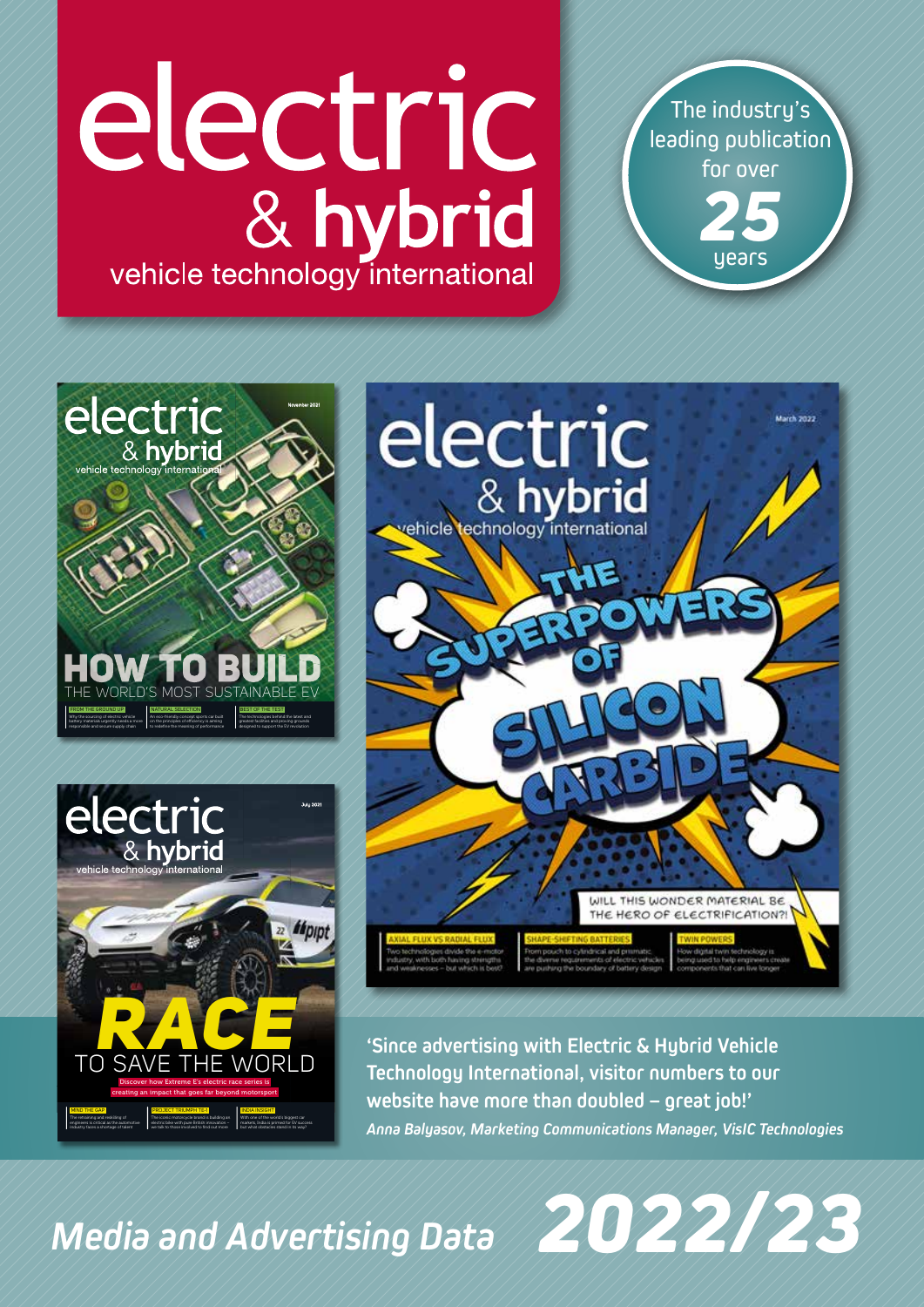### *Printed Media*

**First published in 1995, and now sent free of charge three times a year to over 20,000\* key specifiers and decisionmakers throughout the global automotive industry, Electric & Hybrid Vehicle Technology International is firmly established as the world's leading international showcase for technology and innovation in electric, hybrid and fuel-cell vehicle design, development and manufacture.**

- Hard copy mailout, by name and job title, to around 10,000 key OE automotive personnel: Europe 45%, North America 35%, Asia/Pacific 15%, Rest of World 5%.
- Full-colour interactive digital version also available online at www.electrichybridvehicletechnology.com
- Distribution is to OE vehicle design, development and production companies, relevant independent design, engineering and R&D facilities, and to principal Tier One and Tier Two suppliers.
- Additional distribution at key industry events, including Electric & Hybrid Vehicle Technology Expo, The Battery Show, EVS, eMove360°, Vehicle Electrification Expo, Advanced Automotive Battery Conference and LCV.

### **PUBLISHING SCHEDULE 2022/23:**

**July 2022 issue:** Copy deadline: Friday 24th June 2022

**November 2022 issue:** Copy deadline: Friday 14th October 2022

**March 2023 issue:** Copy deadline: Friday 17th February 2023

### **ADVERTISING RATES:**

Double Page Spread: £6,500 Full Page Colour: £4,450 Half Page Colour: £3,100 Quarter Page Colour: £1,750

Special series discounts for booking more than one issue at the same time. Premium advertisement positions (covers etc) also available - prices upon request. Technical editorial and interview opportunities also available to advertisers on a strictly 'first come, first served' basis!

**Banner advertising available on www.electrichybridvehicletechnology.com and also in our weekly e-newsletters - details on next page.**

### For further information, please contact:

**Simon Edmands, Mark Allen Group, Hawley Mill, Hawley Road, Dartford, Kent DA2 7TJ, UK. Tel: +44 (0)1322 464737 Mobile: +44 (0)7753 821964 Email: simon.edmands@markallengroup.com**

(\*combined printed/digital distribution)

**www.electrichybridvehicletechnology.com**